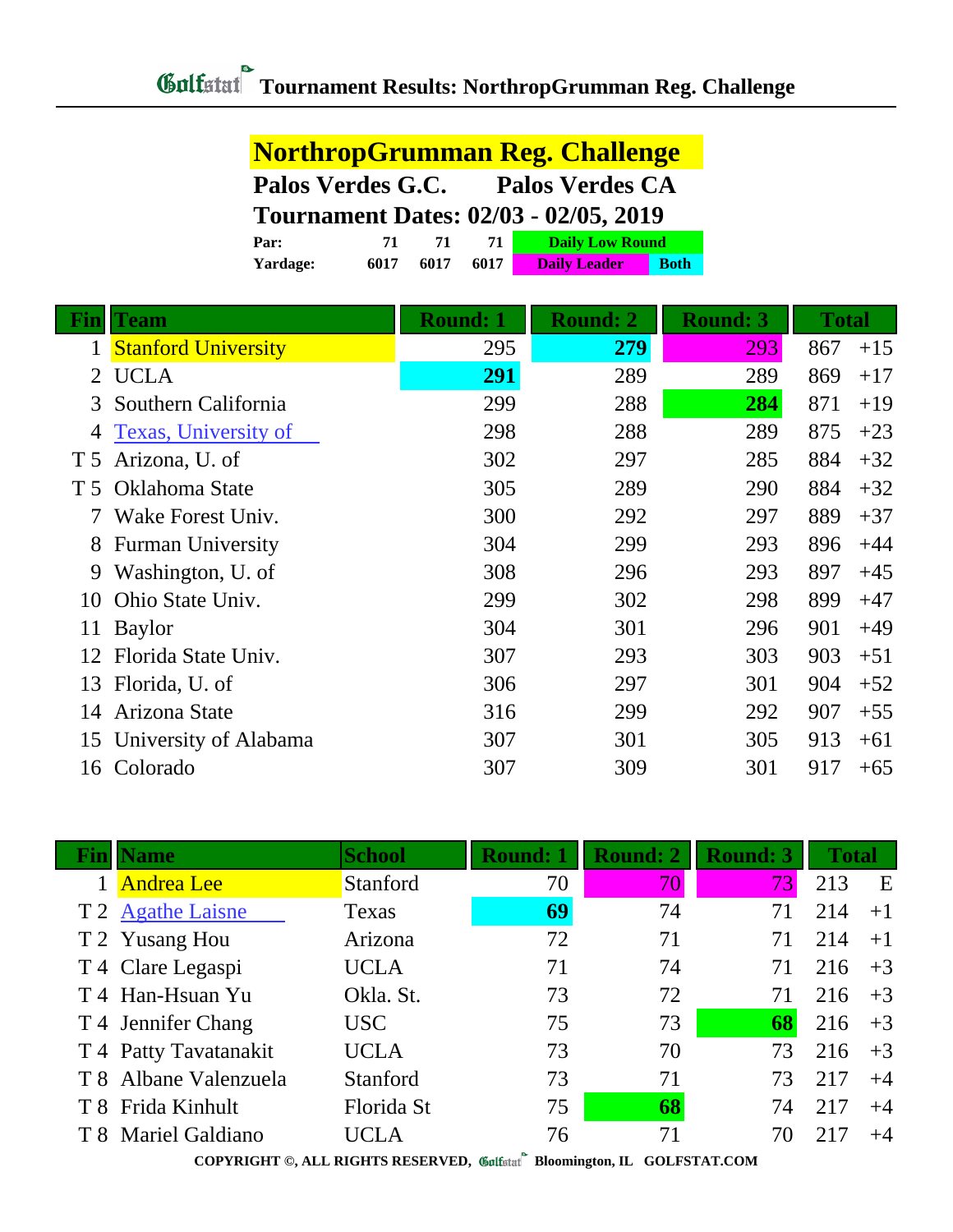| Fin  | <b>Name</b>               | <b>School</b>     | <b>Round: 1</b> | Round: 2 | <b>Round: 3</b> | <b>Total</b> |
|------|---------------------------|-------------------|-----------------|----------|-----------------|--------------|
|      | T 8 Sara Kouskova         | Texas             | 75              | 72       | 70              | 217<br>$+4$  |
| 12   | Jennifer Kupcho           | Wk. Forest        | 75              | 70       | 73              | 218<br>$+5$  |
|      | T 13 Allisen Corpuz       | <b>USC</b>        | 77              | 69       | 73              | 219<br>$+6$  |
|      | T 13 Haylee Harford       | Furman            | 75              | 72       | 72              | 219<br>$+6$  |
|      | T 13 Letizia Bagnoli      | Wk. Forest        | 69              | 75       | 75              | 219<br>$+6$  |
|      | T 16 Amelia Garvey        | <b>USC</b>        | 71              | 78       | 71              | 220<br>$+7$  |
|      | T 16 Bethany Wu           | <b>UCLA</b>       | 71              | 74       | 75              | 220<br>$+7$  |
|      | T 16 Gabriela Ruffels     | <b>USC</b>        | 76              | 70       | 74              | 220<br>$+7$  |
|      | T 16 Haley Moore          | Arizona           | 73              | 74       | 73              | 220<br>$+7$  |
|      | T 16 Julianne Alvarez     | Washington        | 75              | 72       | 73              | 220<br>$+7$  |
|      | T 16 Ziyi (Emily) Wang    | Stanford          | 77              | 69       | 74              | 220<br>$+7$  |
|      | 22 Jacqueline Bendrick    | Furman            | 73              | 77       | 71              | 221<br>$+8$  |
|      | T 23 Aneka Seumanutafa    | <b>Ohio State</b> | 72              | 73       | 77              | 222<br>$+9$  |
|      | T 23 Mika Liu             | Stanford          | 75              | 69       | 78              | 222<br>$+9$  |
|      | T 23 Rino Sasaki          | Washington        | 78              | 73       | 71              | 222<br>$+9$  |
|      | T 26 Diane Baillieux      | <b>Baylor</b>     | 76              | 74       | 73              | 223<br>$+10$ |
|      | T 26 Jiwon Jeon           | Alabama           | 73              | 75       | 75              | $223 + 10$   |
|      | T 26 Natalie Srinivasan   | Furman            | 77              | 75       | 71              | $223 + 10$   |
|      | T 26 Sara Camarena        | Okla. St.         | 81              | 70       | 72              | $223 + 10$   |
|      | T 26 Yukie Sasaki         | <b>Ohio State</b> | 76              | 77       | 70              | $223 + 10$   |
|      | T 31 Kenzie Wright        | Alabama           | 76              | 77       | 71              | $224 + 11$   |
|      | T 31 Lianna Bailey        | Okla. St.         | 77              | 75       | 72              | $224 + 11$   |
|      | T 31 Olivia Mehaffey      | Arizona St        | 79              | 72       | 73              | $224 + 11$   |
|      | T 34 Alexandr Forsterling | Arizona St        | 78              | 78       | 69              | $225 + 12$   |
|      | T 34 Erica Chiang         | <b>Baylor</b>     | 75              | 78       | 72              | $225 + 12$   |
|      | T 34 Hailee Cooper        | Texas             | 77              | 72       | 76              | $225 + 12$   |
|      | T 34 Kaitlyn Papp         | Texas             | 79              | 70       | 76              | $225 + 12$   |
|      | T 34 Kirsty Hodgkins      | Colorado          | 75              | 76       | 74              | $225 + 12$   |
|      | T 34 Sandra Nordaas       | Arizona           | 76              | 76       | 73              | $225 + 12$   |
|      | T 34 Siyun Liu            | Wk. Forest        | 77              | 74       | 74              | $225 + 12$   |
|      | T 41 Addison Baggarly     | Florida           | 77              | 78       | 71              | $226 + 13$   |
|      | T 41 Bianca Pagdanganan   | Arizona           | 81              | 77       | 68              | $226 + 13$   |
|      | T 41 Gurleen Kaur         | <b>Baylor</b>     | 76              | 77       | 73              | $226 + 13$   |
| T 41 | <b>Malak Bouraeda</b>     | Colorado          | 77              | 77       | 72              | $226 + 13$   |
|      | T 41 Malia Nam            | <b>USC</b>        | 78              | 76       | 72              | $226 + 13$   |

## **Tournament Results: NorthropGrumman Reg. Challenge**

**COPYRIGHT ©, ALL RIGHTS RESERVED, Bloomington, IL GOLFSTAT.COM**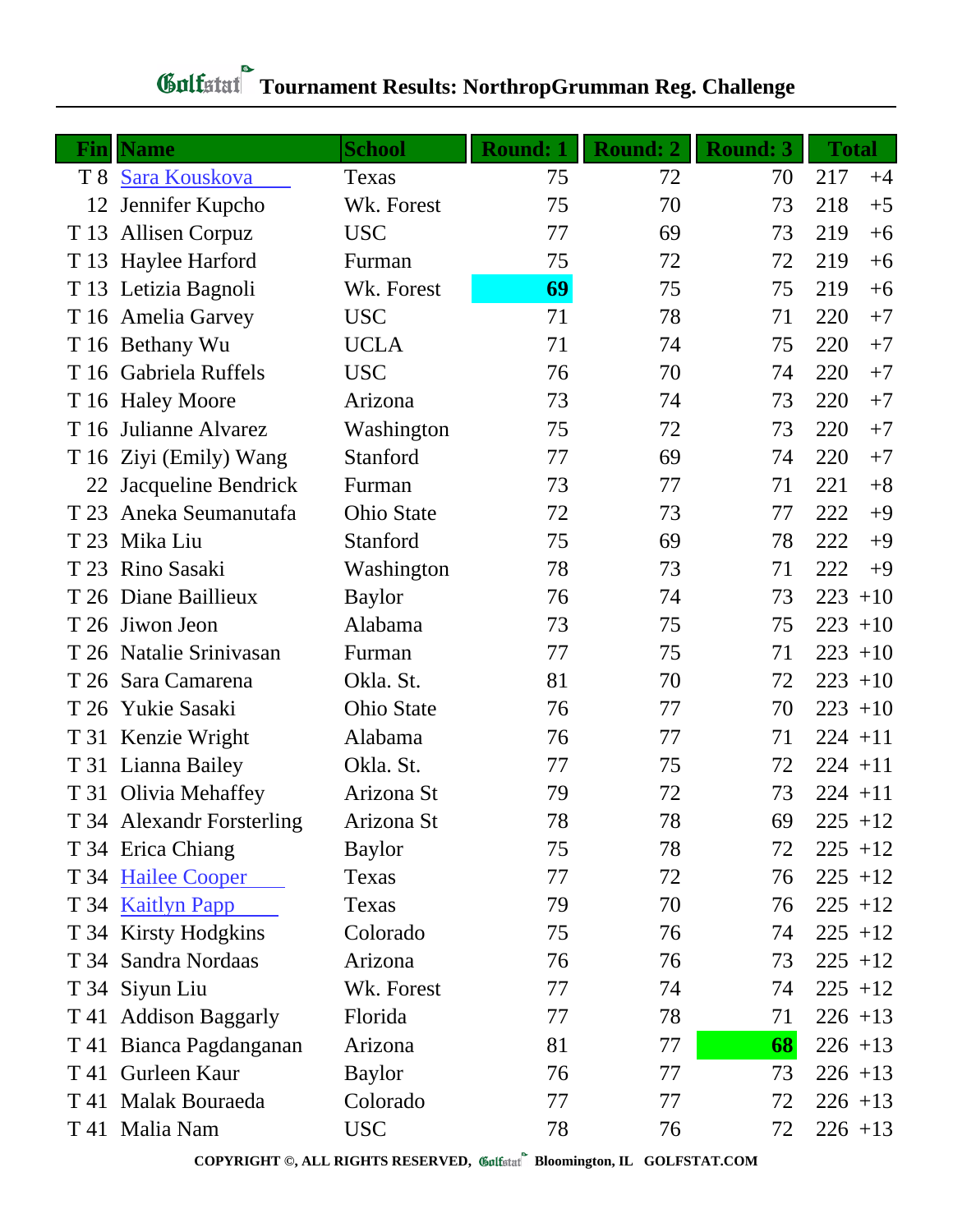| Fin  | <b>Name</b>                 | <b>School</b>     | Round: 1 | Round: 2 | <b>Round: 3</b> | <b>Total</b> |
|------|-----------------------------|-------------------|----------|----------|-----------------|--------------|
|      | T 46 Alice Duan             | Washington        | 78       | 74       | 75              | $227 + 14$   |
|      | T 46 Elin Esborn            | Florida           | 76       | 73       | 78              | $227 + 14$   |
|      | T 46 Emilia Migliaccio      | Wk. Forest        | 79       | 73       | 75              | $227 + 14$   |
|      | T 46 Lauren Peter           | <b>Ohio State</b> | 75       | 76       | 76              | $227 + 14$   |
|      | T 46 Maria Vesga            | <b>Baylor</b>     | 77       | 72       | 78              | $227 + 14$   |
|      | T 51 Amanda Doherty         | Florida St        | 79       | 74       | 75              | $228 + 15$   |
|      | T 51 Angelica Moresco       | Alabama           | 75       | 72       | 81              | $228 + 15$   |
|      | T 51 Chih-Min Chen          | Okla. St.         | 75       | 78       | 75              | $228 + 15$   |
| T 51 | <b>Emilee Hoffman</b>       | Texas             | 77       | 79       | 72              | $228 + 15$   |
| T 51 | <b>Mart Perez SanMartin</b> | Florida           | 76       | 76       | 76              | $228 + 15$   |
| T 51 | Sierra Brooks               | Florida           | 77       | 74       | 77              | $228 + 15$   |
|      | T 51 Sofia Anokhina         | Arizona St        | 79       | 74       | 75              | $228 + 15$   |
| 58   | Adeena Shears               | <b>Ohio State</b> | 78       | 76       | 75              | $229 + 16$   |
| T 59 | Clara Manzalini             | Florida           | 79       | 74       | 77              | $230 + 17$   |
| T 59 | Sofia Seldemirova           | <b>Ohio State</b> | 72       | 78       | 80              | $230 + 17$   |
|      | T 61 Carlotta Ricolfi       | Florida           | 71       | 86       | 75              | $232 + 19$   |
| T 61 | Nikolette Schroeder         | <b>Ohio State</b> | 76       | 77       | 79              | $232 + 19$   |
|      | T 63 Emma Whitaker          | Okla. St.         | 80       | 72       | 81              | $233 + 20$   |
|      | T 63 Karen Miyamoto         | Washington        | 77       | 82       | 74              | $233 + 20$   |
| T 63 | Kelsey Zeng                 | Stanford          | 81       | 79       | 73              | $233 + 20$   |
| T 63 | <b>Madison Moosa</b>        | Furman            | 79       | 75       | 79              | $233 + 20$   |
|      | T 63 Puk Lyng Thomsen       | Florida St        | 75       | 79       | 79              | $233 + 20$   |
|      | T 63 Skylar Thompson        | Ohio State        | 77       | 81       | 75              | $233 + 20$   |
|      | T 69 Alessandra Fanali      | Arizona St        | 81       | 75       | 78              | $234 + 21$   |
|      | T 69 Amelia Williamson      | Florida St        | 85       | 74       | 75              | $234 +21$    |
|      | T 69 Vanessa Knecht         | Wk. Forest        | 80       | 78       | 76              | $234 +21$    |
|      | T 72 Beatrice Wallin        | Florida St        | 78       | 77       | 80              | $235 + 22$   |
|      | T 72 Raquel Olmos           | Arizona St        | 80       | 80       | 75              | $235 + 22$   |
|      | T 74 Elle Otten             | Colorado          | 80       | 81       | 75              | $236 + 23$   |
|      | T 74 Gillian Vance          | Colorado          | 76       | 80       | 80              | $236 + 23$   |
|      | 76 Sarah Rhee               | Washington        | 79       | 77       | 81              | $237 + 24$   |
| 77   | <b>Haley Nist</b>           | Colorado          | 79       | 76       | 83              | $238 + 25$   |
|      | 78 Carly Burkhardt          | Furman            | 80       | 79       | 80              | $239 + 26$   |
| T 79 | Mary Mac Trammell           | Alabama           | 84       | 77       | 80              | $241 + 28$   |
|      | T 79 Phoebe Yue             | <b>UCLA</b>       | 82       | 76       | 83              | $241 + 28$   |

## **Tournament Results: NorthropGrumman Reg. Challenge**